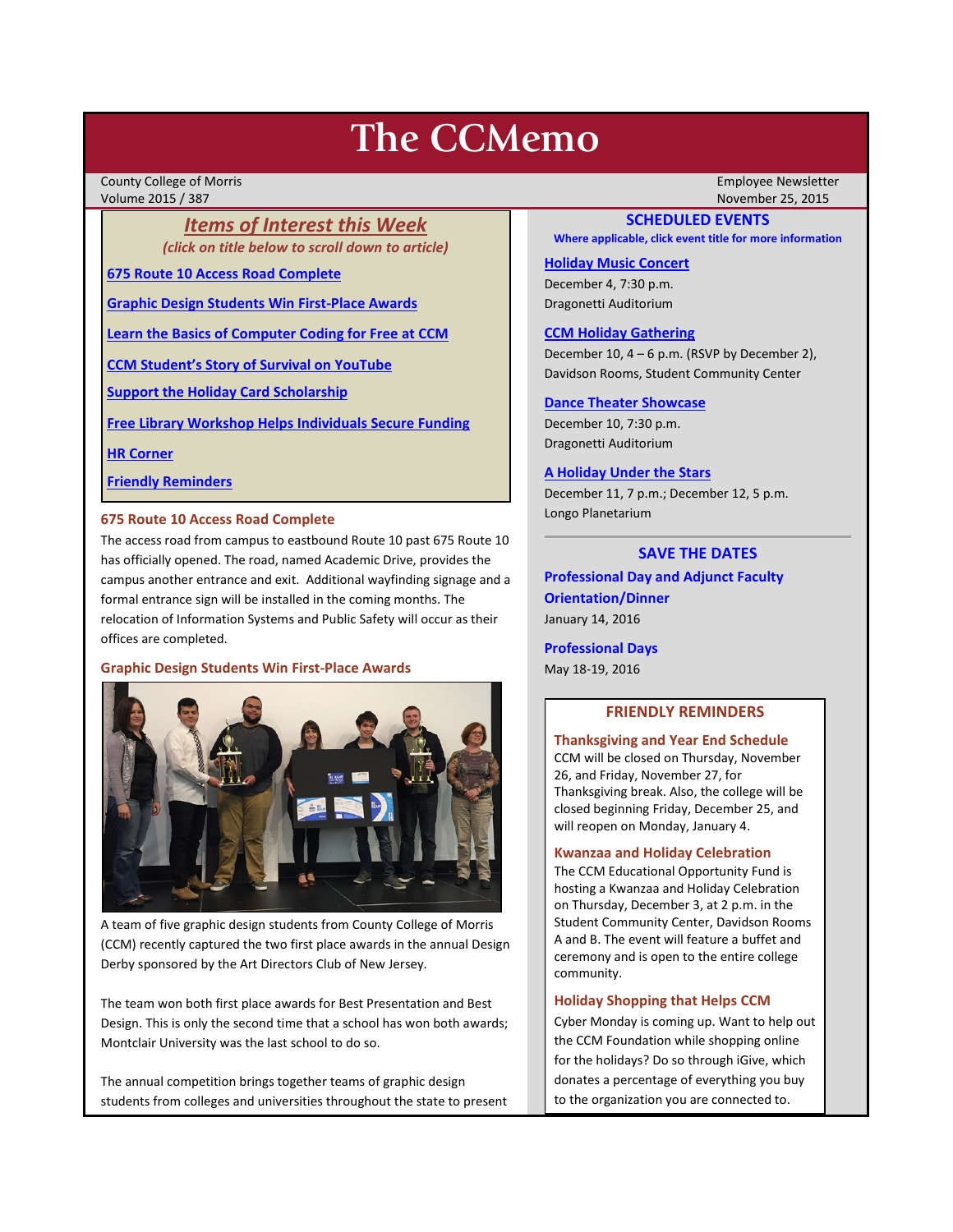their proposals for a client selected by the Art Directors Club. This year's client is the New Jersey Emergency Preparedness Association (NJEPA), which trains individuals and agencies involved in emergency management.

As the winner, the CCM team now is producing its design project for NJEPA. The client's design brief asked for a logo refresh and a new identity for the annual conference. Requested materials include a set of save-the-date postcards and a related cover for the organization's program. That project is now underway with deliverables due by the end of November. Read more a[t http://tinyurl.com/ouucwh8.](http://tinyurl.com/ouucwh8)

#### <span id="page-1-0"></span>**Learn the Basics of Computer Coding for Free at CCM**

The CCM Department of Information Technologies is offering two free "Hour of Code" session for CCM community members interested in learning the basics of computer programming.

Those interested in apps, web animation and game development will want to reserve their seat for one of two CCM-only Hour of Code sessions. They will be held on December 1 and 3 from 12:30 – 1:30 p.m. in Emeriti Hall, Room 210. No experience is necessary and all ages are welcome.



Initiated two years ago by Code.org, the Hour of Code is intended to expose students of all ages to the wonders and creativity of coding. More than 100,000,000 people worldwide have participated. The CCM event will offer three different sessions:

- Android App Development
- Web Animation
- CodeCombat Game Development

Register for the sessions a[t www.tinyurl.com/ccmHOC2015.](http://www.tinyurl.com/ccmHOC2015) 

## <span id="page-1-1"></span>**CCM Student's Story of Survival on YouTube**

A video of the "Nie Wieder" (Never Again) film presentation by CCM alumnus Phillippe Dumoulin can be found on the college's YouTube channel at [https://youtu.be/UoZvJRq\\_xsA.](https://youtu.be/UoZvJRq_xsA) The presentation consisted of a viewing of the film, which tells the story of Holocaust survivor Eric Katzenstein, a former student at CCM, as well as a question and answer period with Dumoulin. The CCM Media Center produced the video, which helps tell the gripping personal story as we remember the 77th anniversary of Kristallnacht.

As a learning supplement, the CCM Library is offering Holocaust resources a[t http://ccm.libguides.com/NieWieder.](http://ccm.libguides.com/NieWieder)

#### <span id="page-1-2"></span>**Support the Holiday Card Scholarship**

Each donation to the CCM Holiday Scholarship Card goes directly to the scholarship fund, which is available to full-time CCM employees or their children for books and fees. In late December, an electronic holiday

Head t[o http://tinyurl.com/o23oqtd](http://tinyurl.com/o23oqtd) to sign up. More than 1,700 stores participate in iGive. It's easy, and doesn't cost you any more to shop the stores and items you love, or love to give.

#### **Women's Center Seeking Angels**

The Women's Center at CCM is seeking the donation of a variety of gift cards to brighten the holiday season for its clients in need. Its angels should have arrived in your mailboxes this week asking for donations. If you wish to donate, please return a signed angel and gift card donation by Monday, December 7, to the Student Community Center, Room 115. For more information, please contact Tricia Spitnale at ext. 5025.

#### **Holiday Poinsettia Sale Returns at CCM**

The Landscaping and Horticultural Technology (LHT) program at CCM will be holding its annual Holiday Poinsettia Sale starting at the end of November.

Deep red, pink, white and assorted variegated forms of poinsettia, both large and small, will be available. The sale takes place Monday, November 30, through Wednesday, December 2, from noon to 5 p.m. in the LHT greenhouses. More than 500 plants will be available ranging in price from \$5 to \$30. Proceeds from the plant sale benefit the educational activities of the CCM Landscape Club.

## **Faculty and Staff Market Place Coming**

The Office of Campus Life will host the Fall 2015 Faculty and Staff Market Place on Tuesday, December 8, from 11 a.m. – 3 p.m., in the Student Community Center lobby. The event will provide CCM employees the opportunity to sell their crafts, gifts and wares to fellow faculty and staff, as well as students. If you are interested in participating, please contact Campus Life, located in the Student Community Center, Room 226, at ext. 5217. A registration form can be found a[t http://tinyurl.com/pbgpfn6.](http://tinyurl.com/pbgpfn6)

## **Campus Store Holiday Sale**

The CCM Campus Store will be holding its annual employee holiday sale on Monday, December 7. Employees will be able to enjoy